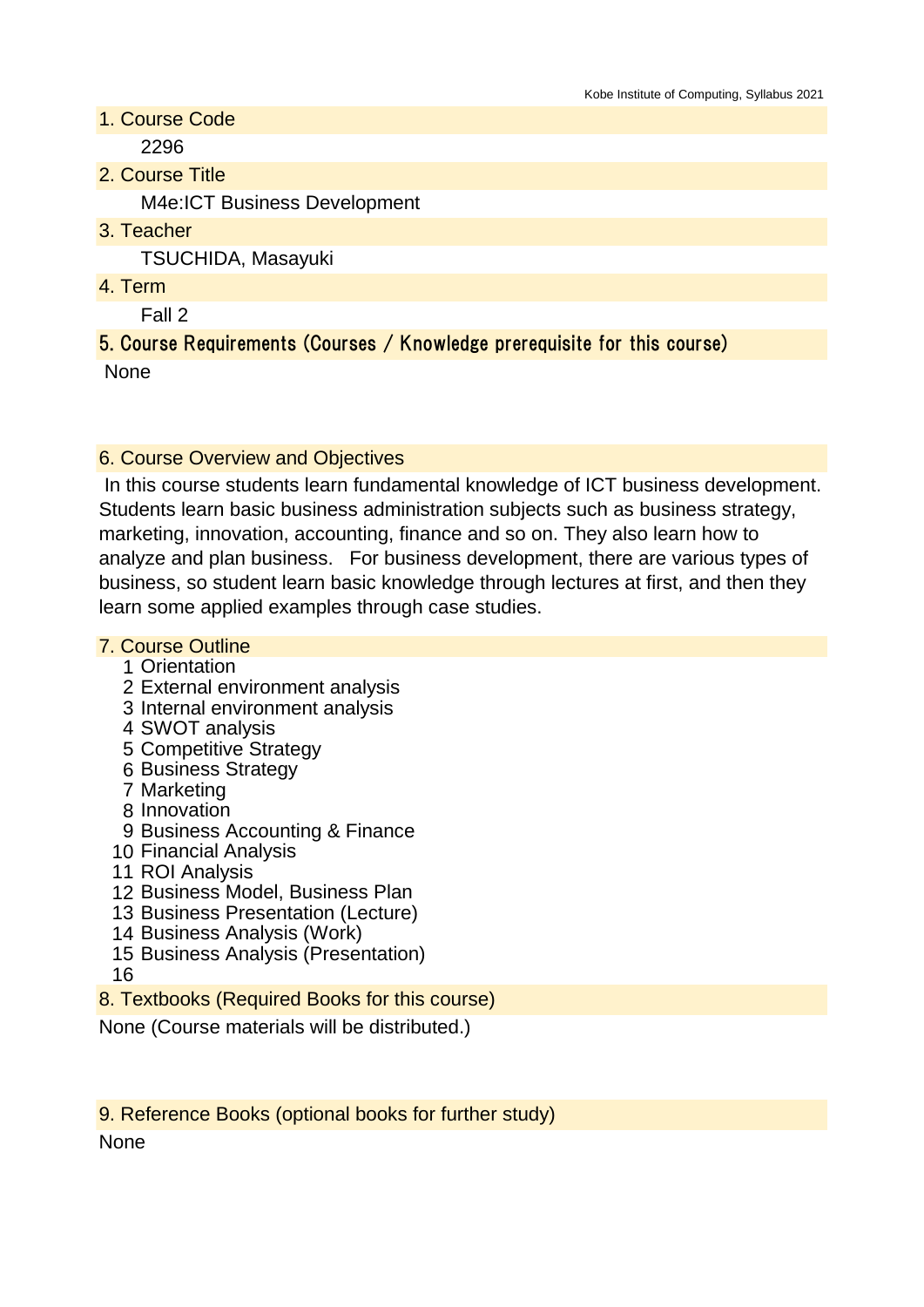#### 10. Course Goals (Attainment Targets)

- (1) To acquire fundamental knowledge about business administration and to be able to explain it
- (2) To be able to analyze the business, using business analysis tools.
- (3) To be able to explain the business model of successful business.
- (4) To be ready for their own ICT business development.
- (5)
- $(6)$
- $(7)$
- $(8)$

11. Correspondence relationship between Educational goals and Course goals

| Educational goals of the school |                                                                              |                            | <b>Course Goals</b> |  |
|---------------------------------|------------------------------------------------------------------------------|----------------------------|---------------------|--|
| High level ICT                  | <b>Basic academic skills</b>                                                 |                            |                     |  |
| skills                          | Specialized knowledge and literacy                                           | (1), (2), (3), (4)         |                     |  |
| Human skill<br>(Tankyu skill)   | Ability to continually improve own strengths                                 |                            |                     |  |
|                                 | Ability to discover and Problem setting<br>resolve the problem<br>in society |                            |                     |  |
|                                 |                                                                              | <b>Hypothesis planning</b> |                     |  |
|                                 |                                                                              | <b>Hypothesis testing</b>  |                     |  |
|                                 |                                                                              | <b>Practice</b>            |                     |  |
|                                 | Fundamental                                                                  | Ability to step forward    | (2), (3)            |  |
|                                 | Competencies for                                                             | Ability to think through   | (2), (3)            |  |
|                                 | <b>Working Persons</b>                                                       | Ability to work in a team  |                     |  |
| <b>Professional ethics</b>      |                                                                              |                            |                     |  |

# 12. Evaluation

| Goals             | Evaluation method & point allocation                                                                                                         |      |                |    |                                                                                                                                |       |
|-------------------|----------------------------------------------------------------------------------------------------------------------------------------------|------|----------------|----|--------------------------------------------------------------------------------------------------------------------------------|-------|
|                   | examination                                                                                                                                  | Quiz | <b>Reports</b> |    | <b>Presentation Deliverables</b>                                                                                               | Other |
| 1                 |                                                                                                                                              |      |                |    |                                                                                                                                |       |
| $\mathbf 2$       |                                                                                                                                              |      |                |    |                                                                                                                                |       |
| $\overline{3}$    |                                                                                                                                              |      |                |    |                                                                                                                                |       |
| 4                 |                                                                                                                                              |      |                |    |                                                                                                                                |       |
| $\overline{5}$    |                                                                                                                                              |      |                |    |                                                                                                                                |       |
| $6^{\circ}$       |                                                                                                                                              |      |                |    |                                                                                                                                |       |
|                   |                                                                                                                                              |      |                |    |                                                                                                                                |       |
| $\overline{8}$    |                                                                                                                                              |      |                |    |                                                                                                                                |       |
| <b>Allocation</b> |                                                                                                                                              |      | 60             | 40 |                                                                                                                                |       |
|                   | <b>13. Evaluation Criteria</b>                                                                                                               |      |                |    |                                                                                                                                |       |
| Examination       |                                                                                                                                              |      |                |    |                                                                                                                                |       |
| Quiz              |                                                                                                                                              |      |                |    |                                                                                                                                |       |
| <b>Reports</b>    | The contents of daily class reflection must be done well.<br>The solution must be discussed based on the knowledge learnt in<br>the classes. |      |                |    |                                                                                                                                |       |
| Presentation      |                                                                                                                                              |      |                |    | Business analysis must be mentioned using analysis skills and<br>presentation skills such as delivery, content and composition |       |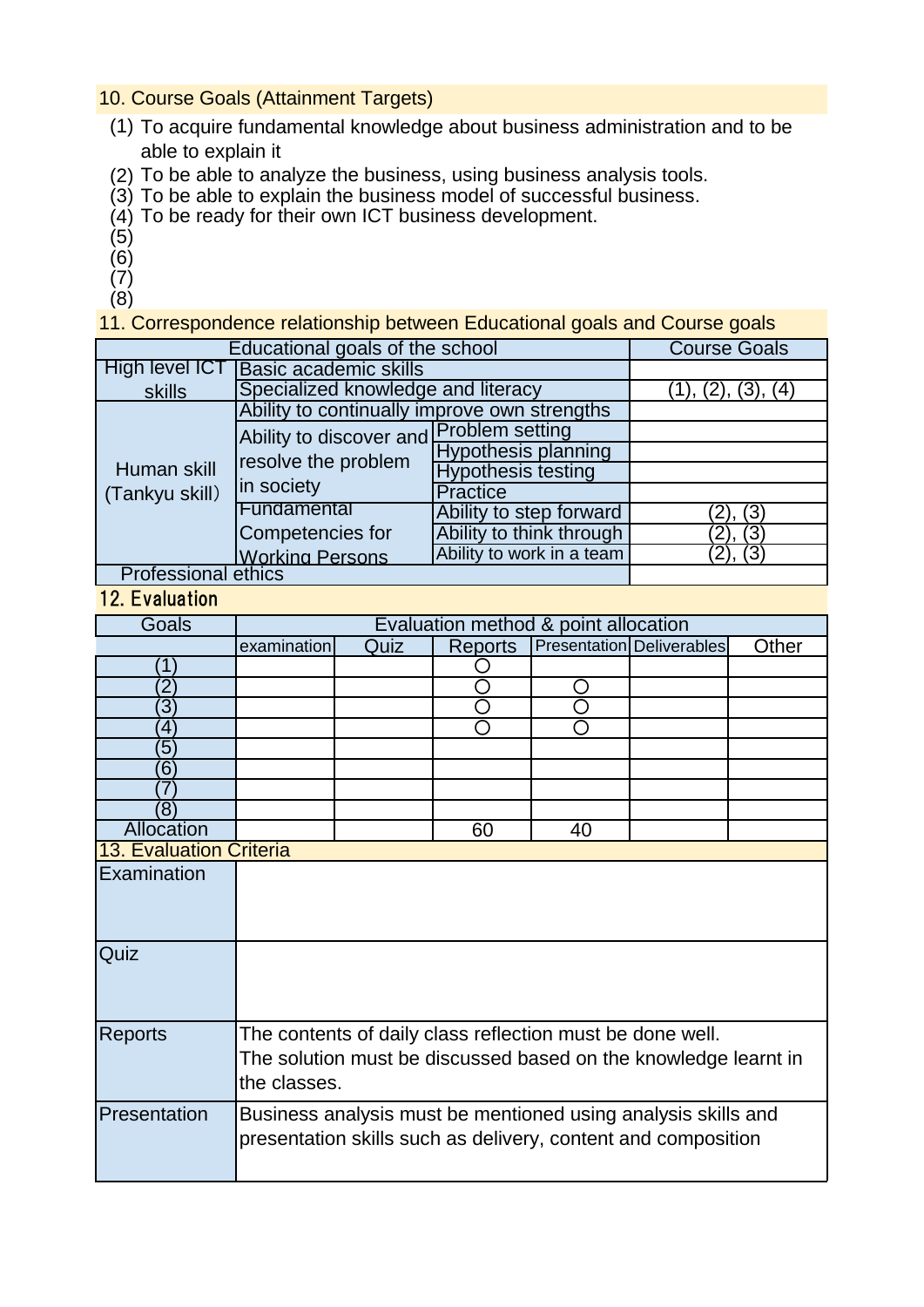| <b>Deliverables</b>        |                                                                                                         |              |
|----------------------------|---------------------------------------------------------------------------------------------------------|--------------|
| Other                      |                                                                                                         |              |
| <b>14. Active Learning</b> |                                                                                                         |              |
|                            | Hourly percentage of active learning within the whole class time                                        | 20%          |
|                            | Active learning such as problem solving assignment using the<br>knowledge and skills acquired in class. | All the time |
|                            | 2 Active learning such as group works and discussions.                                                  | Sometimes    |
|                            | 3 Outcome presentations and feedbacks.                                                                  | Not at all   |
| conducted.                 | 4 Students actively make decisions on how the class should be                                           | Not at all   |
| 15. Notes                  |                                                                                                         |              |

#### 16. Course plan

(Notice) This plan is tentative and might be changed at the time of delivery

| (Lecture 90min)<br>Lesson 1: Orientation |
|------------------------------------------|
|------------------------------------------|

The overview and the introduction of the course are explained.

- 1. Orientation
- 2. The objectives of ICT business; Value creation and value capture
- 3. Business analysis frameworks
- 4. 3C analysis; Company, Customer and Competitor

Lesson 2: External environment analysis (Lecture 90min)

To develop the business, the external and internal environment analysis is essential. At first, students learn the external business environment analysis.

- 1. External environment
- 2. PEST analysis; Political, Economic, Social and Technological issues
- 3. Future prediction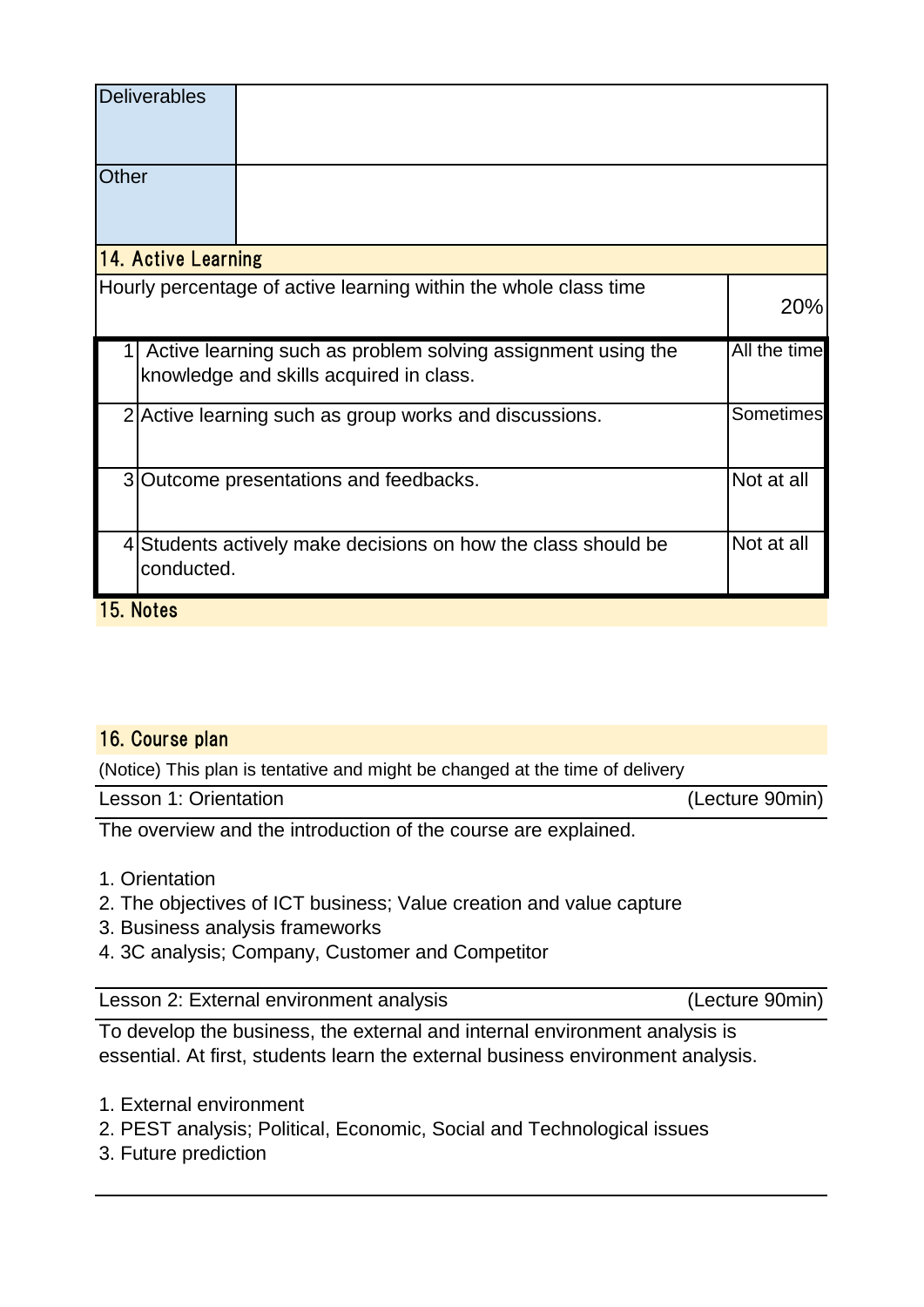Students learn the internal business environment analysis.

- 1. Strength and Weakness of the company
- 2. Value-chain
- 3. Core competence

Lesson 4: SWOT analysis (Lecture 30 min, Work 60min)

To execute the environment analysis, the SWOT analysis is a very popular tool. Students learn how to use SWOT analysis through a case study. SWOT analysis:

- 1. Lecture and individual work
- 2. Group Work
- 3. Class discussion

Lesson 5: Competitive Strategy (Lecture 90min)

Students learn some ideas of competitive strategy.

- 1. Five forces in the industry
- 2. Strategy group and generic strategy
- 3. Blue Ocean Strategy

Lesson 6: Business Strategy (Lecture 30 min, Work 60min)

Groups of students work case study of business strategy.

- 1. Lecture and individual work
- 2. Group work
- 3. Class discussion

Lesson 7: Marketing (Lecture 90min)

Famous business scholar Professor Peter Drucker said, "the two enterprise functions are marketing and innovation." Students learn the overview of the function of "Marketing".

- 1. What is Marketing?
- 2. Marketing 4Ps; Product, Price, Place and Promotion.
- 3. Marketing strategy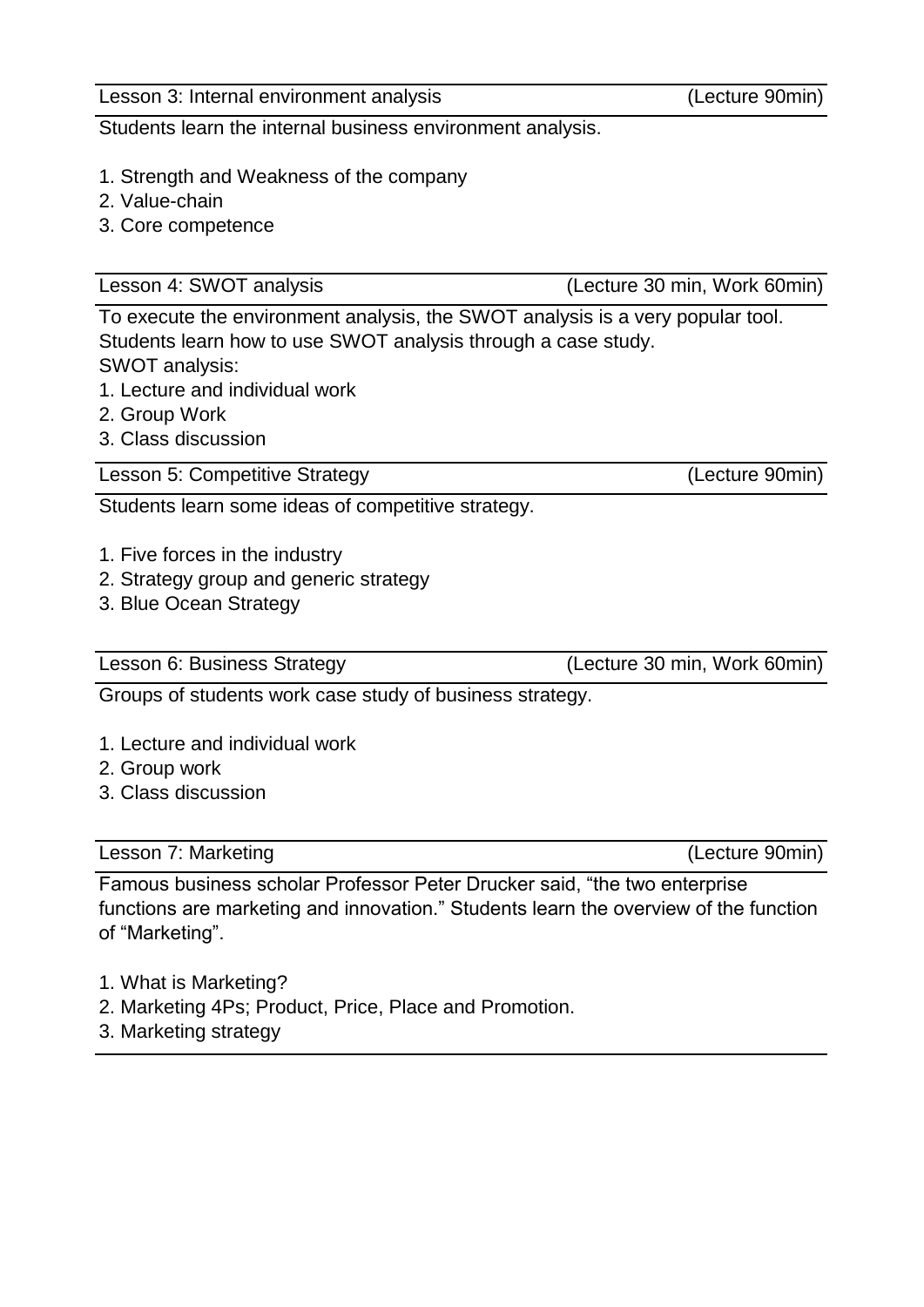Lesson 8: Innovation (Lecture 90min)

Students learn the other function "Innovation".

- 1. What is Innovation? Definition and examples
- 2. Innovator's Dilemma
- 3. Social innovation

Lesson 9: Business Accounting & Finance (Lecture 90min)

Accounting and finance are fundamental skills for business. Students learn the basic idea of financial accounting.

- 1. Balance sheet (B/S)
- 2. Income statement (I/S)
- 3. Cash Flow statement (C/F)

Lesson 10: Financial Analysis (Lecture 30 min, Work 60min)

Students understand financial analysis through case study.

- 1. Financial ratio analysis (ROA, ROE, profit ratio, turnover ratio, etc)
- 2. Group work

Lesson 11: ROI Analysis (Lecture 90min)

Students learn the basic idea of ROI (Return on Investment).

- 1. Basic idea of Discount Cashflow
- 2. NPV(Net Present Value), IRR(Internal Rate of Return)
- 3. Decision Making of ROI

Lesson 12: Business Model, Business Plan (Lecture 90min)

For ICT business development, the business model is very important. Students learn basic ideas of business model and business plan.

- 1. Business Model Canvas
- 2. Examples of Various Business Models and ICT solutions.
- 3. Business plan factors